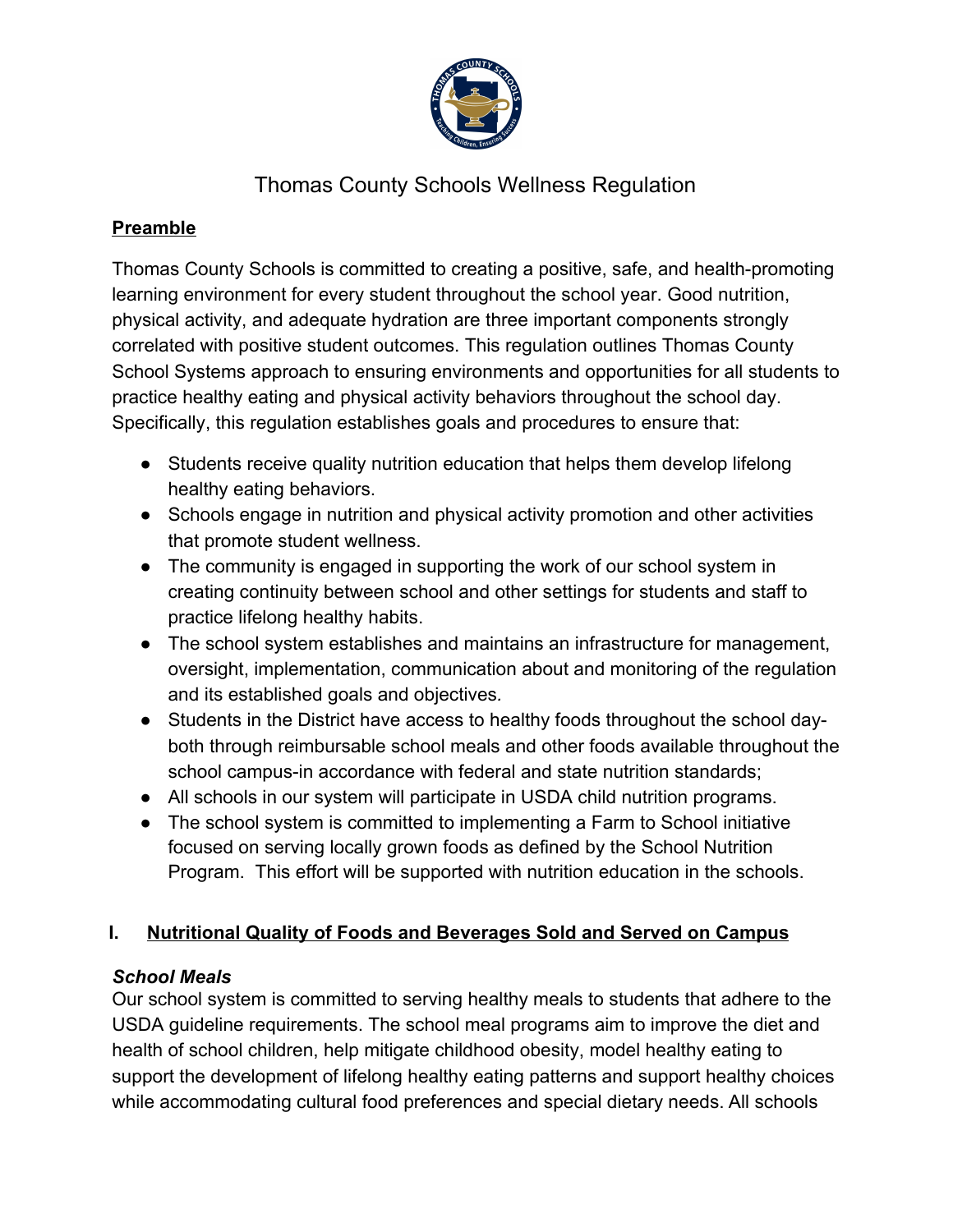

within Thomas county are committed to offering school meals through the National School Lunch Program (NSLP), School Breakfast Program (SBP), and other applicable Federal child nutrition programs, that:

- Are accessible to all students;
- Are appealing and attractive to children while being served in clean and pleasant settings;
- Meet, at a minimum, nutrition requirements established by local, state, and federal statutes and regulations;
- Encourage the consumption of foods as recommended by the Healthy Hunger Free Kids Act of 2010 (HHFKA) which encourages increasing consumption of a variety of fruits, vegetables, whole grains and low fat/fat free dairy products.
- Students are served lunch at a reasonable and appropriate time of day.
- Participation in federal child nutrition programs will be promoted among students and families to help ensure that families know what programs are available in their children's school.
- The school system will implement at least four of the following Farm to School activities:
	- $\circ$  Local and/or regional products are incorporated into the school meal program;
	- o Messages about agriculture and nutrition are reinforced throughout the learning environment;
	- o One of more school hosts a school garden;
	- o One or more school hosts field trips to local farms; and
	- o One or more school utilizes promotions or special events, such as tastings, that highlight the local/regional products.

### *Free and Reduced – Priced Meals*

Schools will provide breakfast and lunch meals to all students at no charge in compliance with Community Eligibility Program (CEP) guidelines.

### *Meal Times and Scheduling*

- *●* Schools will provide students with adequate time to eat lunch;
- *●* Schools will schedule meal periods at appropriate times depending on class schedules, number of students and other influencing factors. Lunch should be scheduled for thirty minutes between the hours of 10:00 a.m. and 2:00 p.m.
- *●* Schools will not schedule tutoring, club, or organizational meetings or activities during mealtimes, unless students may eat school meals during such activities;
- *●* Schools will provide students access to hand washing before they eat meals or snacks.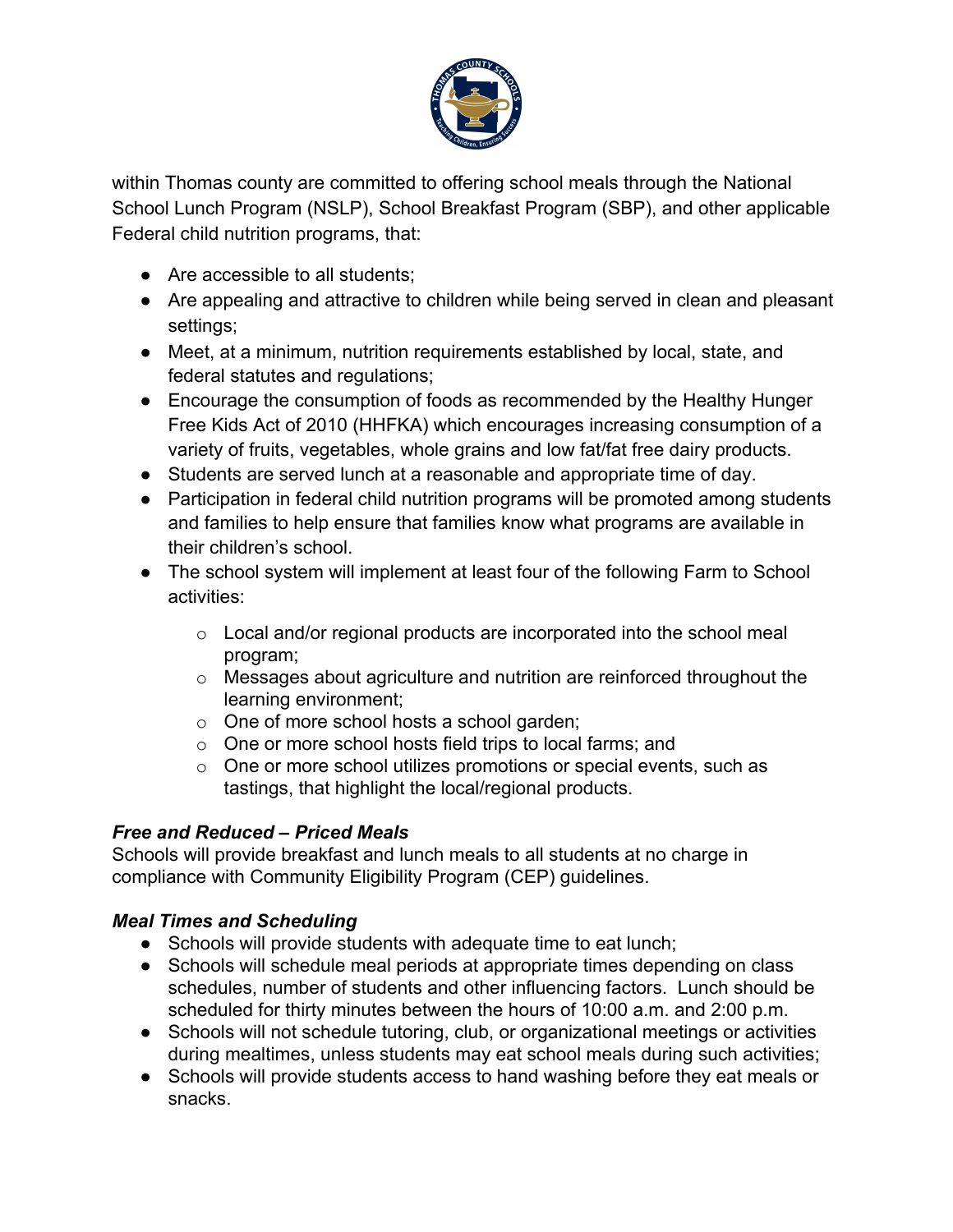

### *Qualification of School Nutrition Staff*

Qualified nutrition professionals will manage and administer the School Nutrition Program. Continuing professional development should be provided for all nutrition professionals. Staff development programs should include appropriate certification and/or training programs for District School Nutrition Director, managers, and school nutrition assistants according to their level of responsibility.

#### **II. Foods and Beverages Sold Individually (i.e., foods sold outside of reimbursable school meals, such as through vending machines, cafeteria a la carte items, fundraisers, school stores, etc.)**

### *Elementary School*

Foods and beverages sold to students individually outside the reimbursable school meals programs (including fundraising activities) during the school day will meet the Federal Smart Snacks regulations.

### *Middle and High School*

All foods and beverages sold to students individually outside the reimbursable school meals programs (including those sold through vending machines, student stores, and/or fundraising activities) during the school day will meet the Federal Smart Snack regulations.

### *Classroom and School Parties and Celebrations*

School administrators shall determine ways to highlight seasonal events and birthdays in a way that is age appropriate and provides equal opportunity for each student involved. When food and beverages are provided during such activities, the provision of healthy food and beverage choices are recommended.

### *Fundraising Activities*

School fundraising shall be encouraged to offer healthy food choices or non-food items. (i.e., healthy food choices: fruit baskets, fruit smoothie mix, whole wheat pasta and sauce kits, or non-food items: coupon books, gift wrap, cookbooks, etc.) Thomas County Schools require that all food fundraising sold during the school day (Midnight to 30 minutes after school dismissal), must meet the fundraising requirements of the Smart Snack regulation set forth by the Healthy Hunger Free Kids Act (HHFKA) of 2010. **As such, marketing and advertising of only those foods and beverages that meet the Smart Snacks in School nutrition standards is permissible**. However, in recognition of the tradition of school fundraisers, the HHFKA provides flexibility for special exemptions for the purpose of conducting infrequent school-sponsored fundraisers during which foods that do not meet the nutrition standards for Smart Snacks may be sold. The GaDOE guidelines mirror those set forth by the HHFKA and allow for fundraiser exemptions.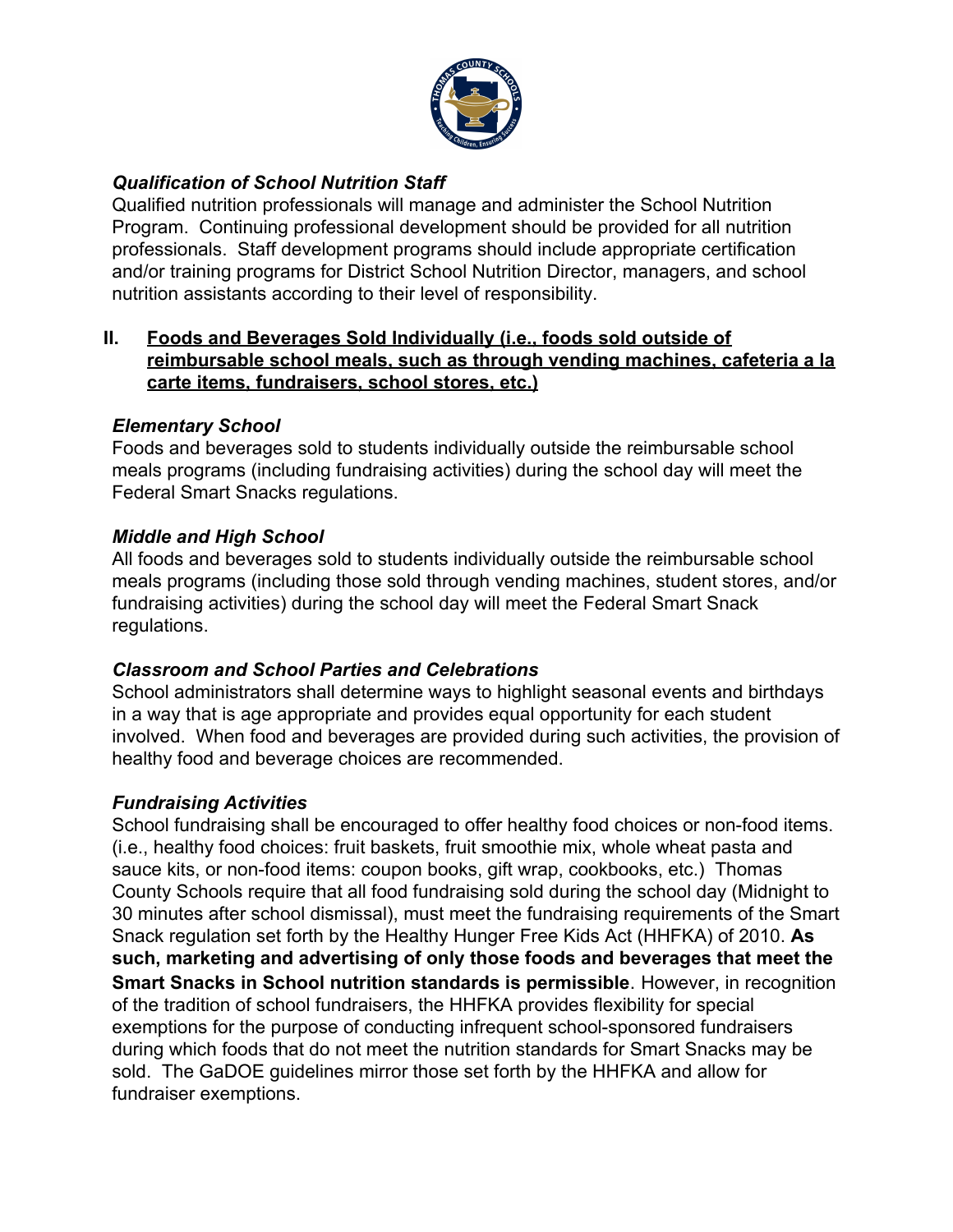

Concessions after school hours which provide food and beverages during optional school events, talent shows, and parent engagement events are exempt from the guidelines contained herein, but are also encouraged to offer healthy choices.

### *Snacks*

Snacks provided by the School Nutrition Department served during the school day or in after-school care or enrichment programs must meet the Smart Snack regulations. Schools will assess if and when to offer snacks based on timing of school meals, children's nutritional needs, children's ages, and other considerations.

### *Drinking Water Availability*

All school meal periods must offer access to drinking water for students during meal times. Students are allowed to go to the drinking fountain either in or near the cafeteria during meal times. Water cups should be available in the cafeteria if a drinking fountain is not present.

### **III. Nutrition and Physical Activity Promotion and Food**

Thomas County Schools aim to teach, model, encourage, and support healthy eating by all students. Our school system will promote healthy food and beverage choices for all students throughout the school campus, as well as encourage participation in school meal programs. Schools will provide nutrition education and engage in nutrition promotion that:

- Is designed to provide students with the knowledge and skills necessary to promote and protect their health;
- Is part of not only health education classes, but also integrated into other classroom instruction through subjects such as math, science, language arts, social sciences and elective subjects;
- Includes enjoyable, developmentally-appropriate, culturally-relevant and participatory activities, such as cooking demonstrations or lessons, promotions, taste-testing, farm visits and school gardens;
- Promotes fruits, vegetables, whole-grain products, low-fat and fat-free dairy products and healthy food preparation methods;
- Emphasizes caloric balance between food intake and energy expenditure (promotes physical activity/exercise);
- Links with school meal programs, cafeteria nutrition promotion activities, school gardens, Farm to School programs, other school foods and nutrition-related community services;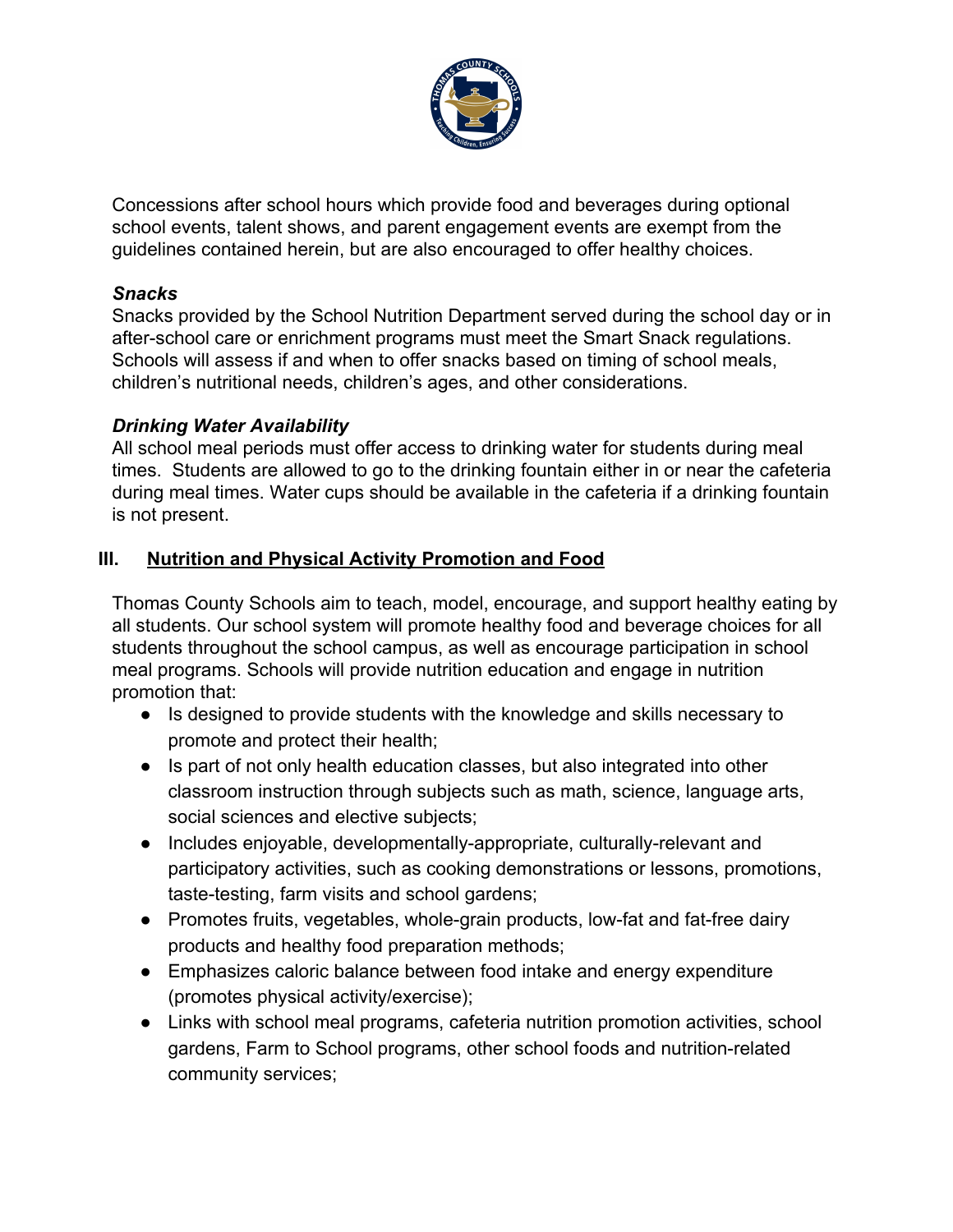

● Integrates physical activity into the classroom to support student achievement.

### **IV. Physical Activity and Education**

### *Compliance with State Requirements*

The Thomas County School System shall meet or exceed the requirements for physical education as determined by the Georgia Department of Education. All physical education courses will be taught by a certified physical education teacher. It is encouraged that opportunities for physical activity not be withheld as punishment.

### *Recess*

All elementary schools will offer recess everyday during the school year, preferably outdoors, during which students are encouraged to participate in moderate to vigorous physical activity. Recess will complement, not replace, physical education class. Recess monitors or teachers will encourage students to be active, and will serve as role models by being physically active alongside the students whenever feasible. It is encouraged that opportunities for physical activity not be withheld as punishment.

Extended periods of inactivity among students, in relation to the age of the school population, is discouraged. When school day structures make it necessary for students to remain indoors for long periods of time, schools should give students periodic breaks during which they are encouraged to be moderately active.

### *Active Academics*

Teachers will incorporate movement and kinesthetic learning approaches into "core" subject instruction when possible (e.g., science, math, language arts, social studies and others) and do their part to limit sedentary behavior during the school day. Teachers will serve as role models by being physically active alongside the students whenever feasible.

### *Physical Activity Opportunities Before and After School*

To the extent that staffing and other resources permit, schools shall offer extracurricular physical activity programs such as sports, clubs, and intramural programs.

### **V. Other Opportunities that Promote Wellness**

### *Staff Wellness*

Thomas County School System highly values the health and wellbeing of every staff member and will plan and implement activities and policies that support personal efforts by staff to maintain a healthy lifestyle. Such activities may include employee wellness promotion activities and employee health fairs.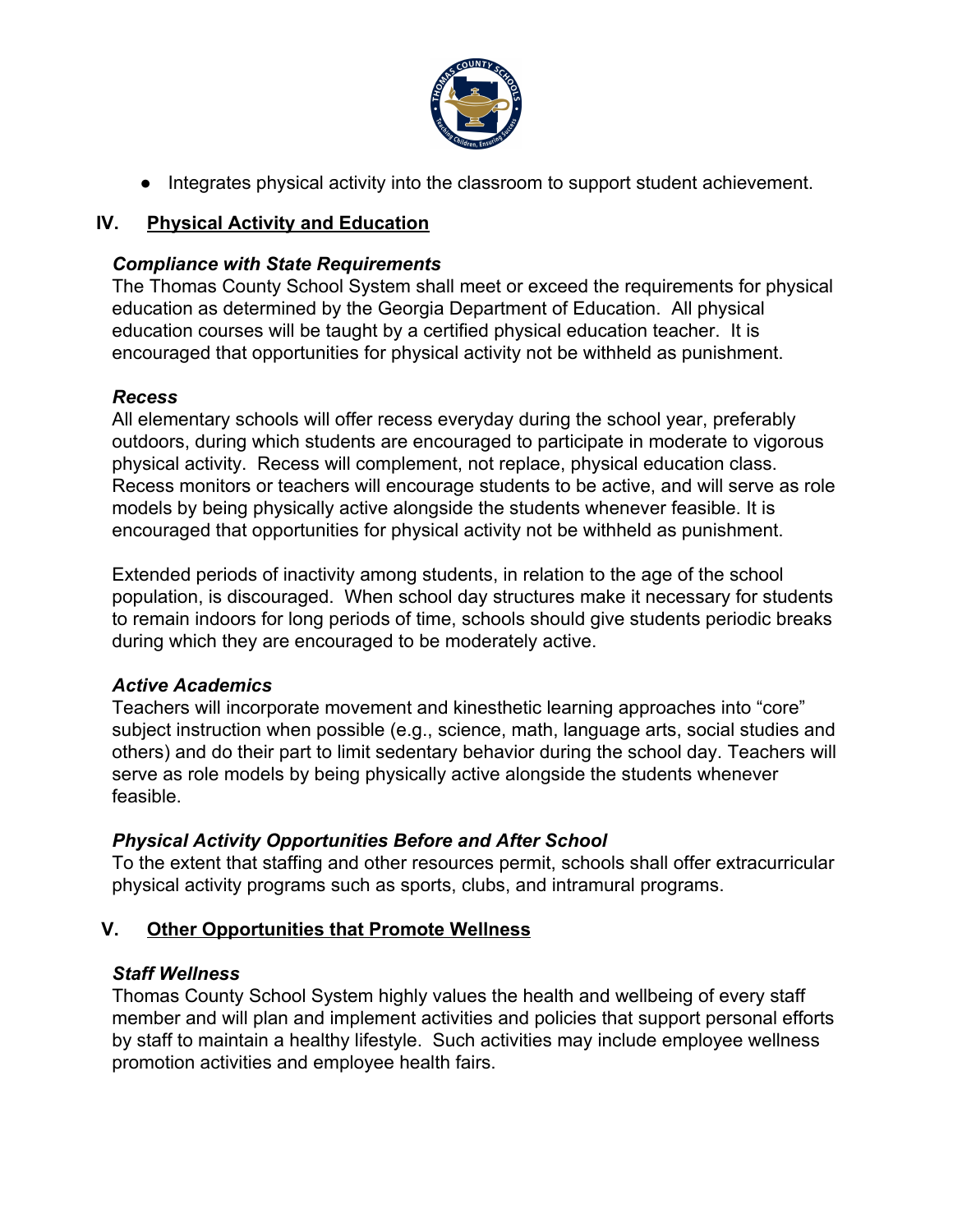

#### *School Health Clinic*

Thomas County School System, in partnership with Primary Care of Southwest Georgia, Inc., provides medical services for all students, faculty and staff through a school-based health center. Services include but are not limited to; primary care health and wellness checks, minor injury treatment, immunizations, nutrition education, and chronic condition management.

### *Community Partnerships*

Thomas County School System will continue the relationships with community partners (e.g., hospitals, universities/colleges, local businesses, SNAP-Ed providers and coordinators, etc.) in support of this wellness regulation's implementation along with Live Better, the Archbold-led community collaborative that is focused on improving the overall health of the citizens of Thomas County, with a primary focus on reducing obesity.

Live Better's support of Thomas County Schools includes, but is not limited to, providing K-5 nutrition education resources, wellness programming, events related to nutrition and/or physical activity promotion. Live Better will continue to work closely with the school superintendent, health and wellness coordinator, and school nutrition director to offer support and resources that aid in the implementation of the school wellness regulation and align with measurable Live Better goals for the K-5 population.

### *Community Health Promotion and Family Engagement*

Schools will promote to parents/caregivers, families, and the general community the benefits of and approaches for healthy eating and physical activity throughout the school year. Families will be informed and invited to participate in school-sponsored activities and will receive information about health promotion efforts.

### **VI. Regulation Compliance**

### *Implementation and Monitoring*

The superintendent or designee will ensure the compliance and implementation with this wellness regulation throughout the district. School principals shall be responsible for communicating the contents of this regulation as well as implementing this regulation in their respective schools. Principals shall report on their compliance as directed by the superintendent.

The School Nutrition Director for Thomas County Schools shall be responsible for the nutritional component of this regulation and shall be the functional expert in school nutrition matters, ensure compliance with nutrition staff and oversee the daily operation of the District's School Nutrition Program.